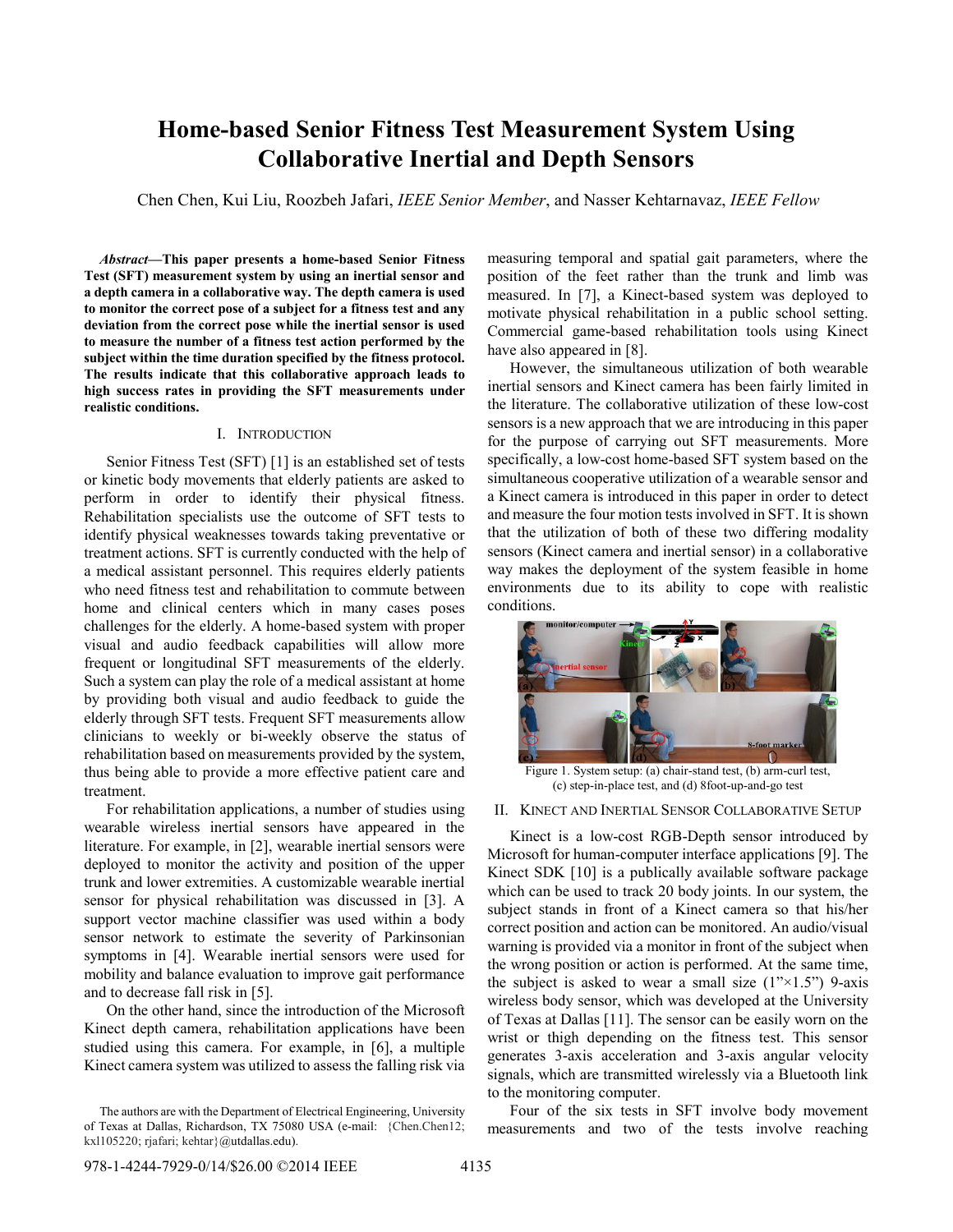measurements. In this work, only the body movement measurements are considered, which include chair-stand test, arm-curl test, step-in-place test, and 8foot-up-and-go test. For each test, the subject wears a wireless inertial sensor and stands or sits in front of a Kinect camera. Figure 1 illustrates the system setup for the above four SFT tests.

### III. COLLABORATIVE SENSING AND MEASUREMENTS

In our developed collaborative sensing approach, Kinect is first used to detect a subject's position and give instructions via visual and audio feedback to guide the subject into a proper starting position. Then, a start time-stamp is activated to synchronize the measurements between the Kinect and the inertial sensor. In SFT, it is desired to count the number of movements within a specified amount of time. If the movement is done incorrectly, the system detects and gives a warning via audio/visual feedback to restart the movement or repeat until one set of movements is properly completed without any errors within the specified time. The SFT movements and the design of the system are explained in more details in the subsections that follow.

#### *A. Chair-stand Test*

The chair-stand test assesses leg strength and endurance. The procedure is as follows. The subject sits on a secured chair with the feet flat on the floor, placed shoulder width apart with the arms crossed at the wrists and held close to the chest (a required pose throughout the entire test). From the sitting position, the subject needs to stand completely up, then completely back down. This action is to be repeated for a time duration of 30 seconds. The total number of complete chair stands (a consecutive up and down is considered one stand) is then counted over this time duration. The Kinect camera is placed on a table and is connected to the program running on a computer. The subject is instructed to sit in front of the Kinect with one inertial sensor tied to the left or right thigh. The Kinect camera is used to record the positions of the body joints and the inertial sensor is used to record the bending angle of the subject's thigh. The flowchart of the algorithm for the chair-stand test is shown in Figure 2. In this flowchart, the dashed line boxes indicate the Kinect is guiding the program flow, and the dashed line boxes with shade indicate the inertial sensor is guiding the program flow. The major steps involved in the program flow are stated below.

Step 1. Position check - The Kinect camera is used to detect the subject's position. The SDK has the software tools for tracking the coordinates  $(x, y, z)$  of the spine joint within the distance range of 0.8m to 4.0m. The coordinate system of the Kinect camera is exhibited in Figure 1(a). Voice instructions guide the subject into the proper position to make sure that the Kinect camera can reliably track the body joints.

Step 2. Pose detection - When the subject appears within the above distance range from the camera, a correct pose detection module is activated. This detection module utilizes the positions of the left and right wrists, denoted by  $P_{lw}(x_{lw}, y_{lw}, z_{lw})$  and  $P_{rw}(x_{rw}, y_{rw}, z_{rw})$ , the hip center denoted by  $P_{hc}(x_{hc}, y_{hc}, z_{hc})$ , and the shoulder center, denoted by  $P_{sc}(x_{sc}, y_{sc}, z_{sc})$ . Specifically, the following conditions are examined to determine a correct pose: (i)  $y_{hc}$   $y_{lw}$   $y_{sc}$  and  $y_{hc}$   $y_{rw}$   $y_{sc}$  which indicate both of the wrists are in a position between the shoulder center joint and the hip center joint, and (ii) if  $x_{rw} < x_{tw}$ , the arms are then considered crossed. A graphical display of the correct pose is displayed on the monitor providing a visual feedback while voice instructions are also provided at the same time. Only if the correct pose is detected, the system proceeds to the next step.

Step 3. Sitting position check - In this step, voice commands instruct the subject into a sitting position. Then, the sitting position is detected by the inertial sensor when the thigh bending angle becomes close to 90 degrees. If the subject is in the sitting position, the program proceeds.

Step 4. Measurement - In this step, once the subject is in a sitting position, voice instructions inform the subject how to complete a correct stand up and sit down movement. Then, a 5-second countdown starts. The timer for the chair-stand test is set to 30 seconds as per the SFT protocol and a counter for counting the number of chair stand is placed on the monitor. When the 5-second countdown ends, the measurement begins immediately. The timer starts to count down and the inertial sensor and the Kinect begin to record data. If the timer reaches 0, the test is completed. The total number of chair stands is displayed on the monitor. Although we could have used the Kinect to do the measurement, our experimentations revealed that the thigh bending angle provided by the inertial sensor was more accurate or reliable than the position data provided by the Kinect. That is why in our system the Kinect is primarily used for monitoring purposes, that is making sure that the tests are done properly, and the inertial sensor is used for collecting measurements.



Kinect and inertial sensing

During the chair-stand test, if any of the following situations occurs, the test will terminate and restart, *i.e.* the system returns to Step 4. This is done to make sure that the subject follows the exact guidelines of the chair-stand test so that valid measurements are recorded at the end of the test.

*Situation 1*: The subject loses the pose during the test. The Kinect continuously checks the arm-cross pose during the measurement.

*Situation 2*: The subject does not perform stand up or sit down action correctly (e.g., the subject does not stand up or sit down completely).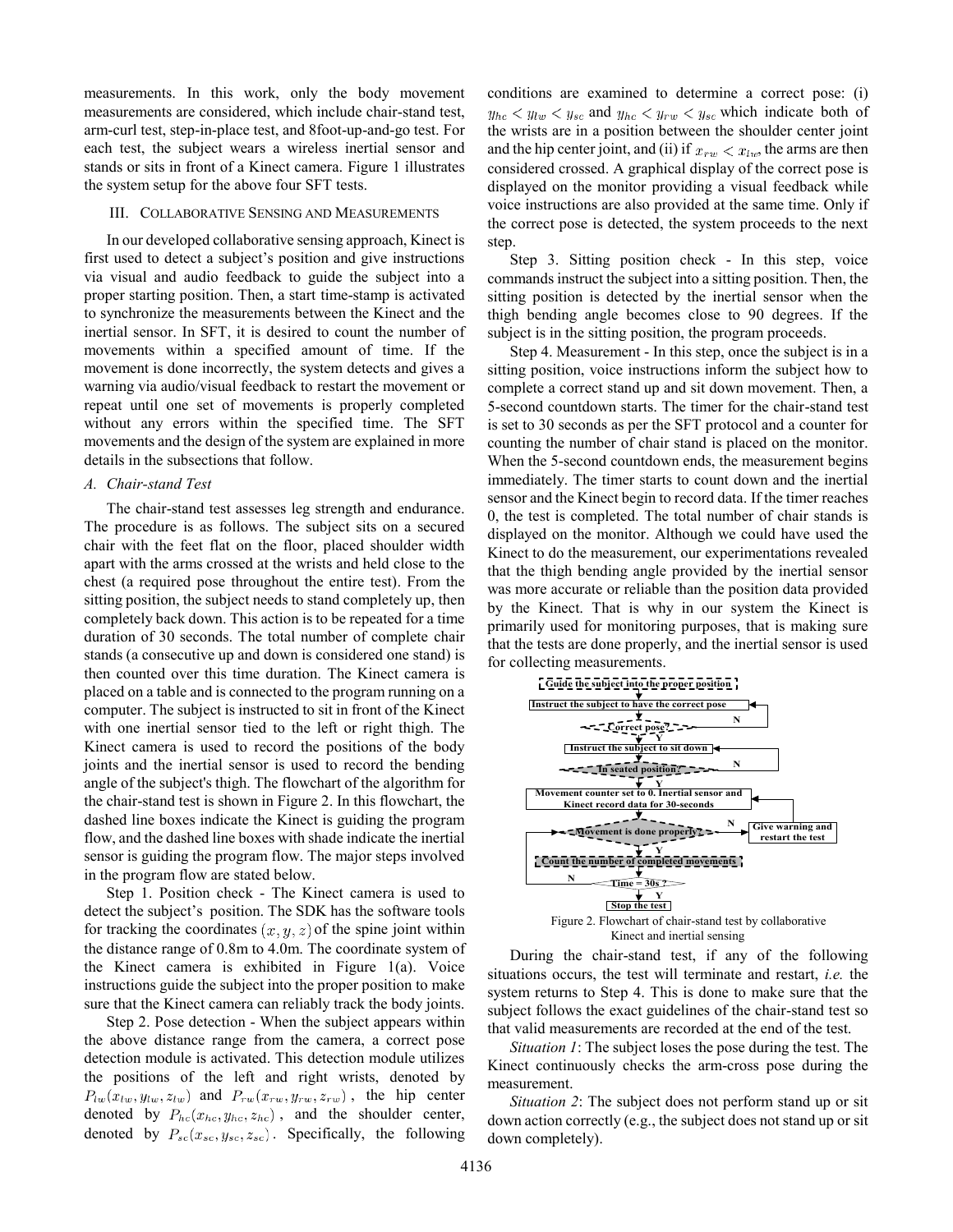Note that the Kinect is used to monitor the position of the subject all the time. Anytime the subject is not in the proper field of view or position, the system warns the subject and returns to Step 1.

#### *B. Arm-curl Test*

The arm-curl test assesses upper body strength and endurance. Subjects are required to sit on a chair, hold a weight of 8 pounds (men) and 5 pounds (women), and do as many arm curls as possible in 30 seconds. The subject is required to fully bend and fully straighten the arm at the elbow for one count to be considered.

The flowchart of the arm-curl test is shown in Figure 3. First, the Kinect is used to detect the subject's position. To set up the synchronization between the two sensors (the Kinect and the inertial sensor), a countdown timer is utilized to start the measurement time-stamp and give audio instructions to the subject to get into the proper test position. For example, if the subject gets too close to or too far from the Kinect camera, the body skeleton does not get generated properly and the subject is warned of the incorrect starting position. Once the start time-stamp is synchronized, the subject hand is checked to make sure it is close to the body. For this part, both the Kinect camera and the inertial sensor are used to determine the distance between the hand and the body. If the hand is not close to the body, the system provides a warning and restarts the test.



Let  $H_0$  denotes the hand initialization position (arm in a vertically down position). A state array with two Boolean components  $[X_I X_{II}]$  is used to represent the states of the hand position. The state of the hand in the initialization position  $H_0$ is denoted by [1 0], while the state of the hand up to the shoulder is denoted by [1 1]. When the inertial sensor detects the arm bending angle falls close to 180 degrees, the number of curls is increased by 1, and the state array turns into [0 0]. When the hand goes down to the initialization point  $H_0$ , the array goes back to [1 0]. If the hand position is far away from the body ( $x$  coordinate of the shoulder), the system provides an audio warning and restarts the test. If the state array  $[X_I X_{II}]$  $=$  [0 0] and the y coordinate of the current hand position is larger than the previous hand position (this means the hand is going up), the system gives an audio warning and restarts the test. If the state array  $[X_I X_{II}] = [1 \ 0]$  and the y coordinate of the current hand position is smaller than the previous hand position (this means the hand is going down), the system gives an audio warning and restarts. If the first Boolean component  $X_I = 1$  and the y coordinate of the hand position is greater than the shoulder position, the state array  $[X_I X_{II}]$  turns into [1 1].

# *C. Step-in-place Test*

The step-in-place test assesses aerobic endurance. The subject stands up straight next to a wall and marches in place for two minutes, lifting the knees to the height of the hip bone. The system records the total number of such marches in two minutes.

For the step-in-place test, the experimental set up is similar to the arm-curl test except that the inertial sensor is placed on the right upper thigh and the time duration is 2 minutes. The flowchart of the step-in-place test is similar to the one shown in Figure 3 and thus it is not shown here to save space. The subject is again guided by the audio instructions to get into the proper starting position. The subject is required to lift the right and then the left leg up to the hip center. Each completed cycle of this movement is then measured by the inertial sensor and is considered to be one count. Whenever the movement is not done correctly or completely, the system gives a warning and skips the count.

### *D. 8foot-up-and-go Test*

The 8foot-up-and-go test assesses speed, agility and balance while moving. A marker is placed 8 feet in front of a chair. The subject starts fully seated. On the voice command "Go", a timer gets started and the subject needs to stand and walk as quickly as possible to the marker and return to the chair and sit down. The timer stops as the subject sits down.





For the 8foot-up-and-go test, the Kinect is placed in front of the 8-foot maker as shown in Figure 1(d). The distance travelled is obtained by measuring the position of the subject's spine joint as tracked by the Kinect SDK via the  $z$  value of the Kinect world coordinate. As a "Go" voice command is given by the system, both the Kinect and the inertial sensor start recording data with the initial position of the subject denoted by  $z_s$ . When the thigh bending angle measured by the inertial sensor becomes close to 0 degree, it is considered that the subject has stood up, and thus the system starts a timer. When the thigh bending angle becomes close to 90 degrees and the position of the subject measured by the Kinect becomes close to  $z_s$ , it is considered that the subject has returned and sat down, and the timer is thus stopped. The time duration of this sequence of actions is recorded for this test. If the subject either does not reach the marker or goes beyond the marker, it